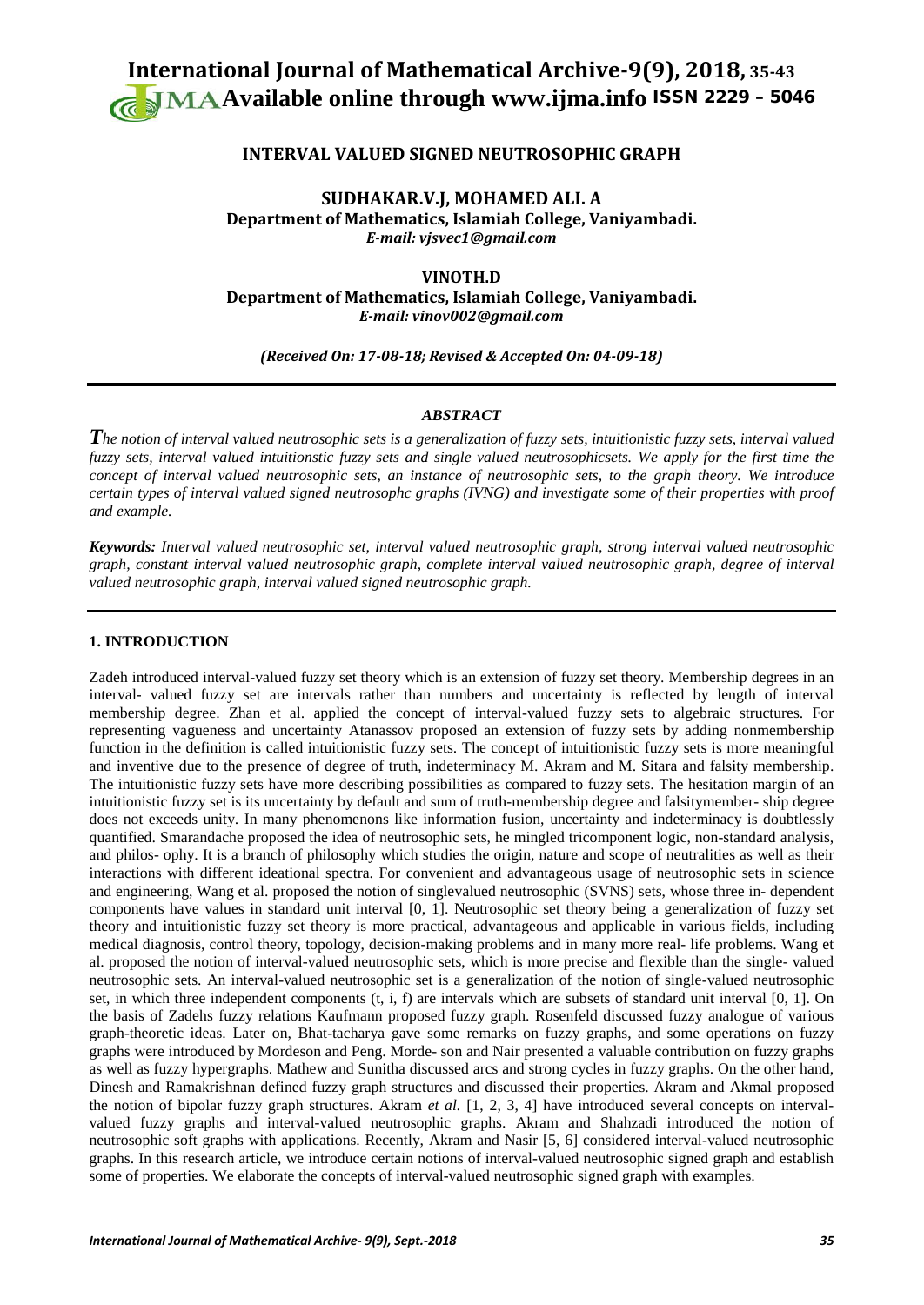#### **2. PRELIMINARIES**

**2.1. Definition:** Let X be a space of points (objects) with generic elements in X denoted by  $x$ ; then the neutrosophic set  $A$  is object of the form

 $A = \{ \langle x: T_A(x), I_A(x), F_A(x) > x \in X \}$ 

Where the functions  $T, I, F: X \to \text{I}^*0, 1^+$  define respectively the a truth-membership function, indeterminacymembership function and falsity-membership function of the element  $x \in X$  to the set A with the condition  $0 \leq T_A(x) + I_A(x) + F_A(x) \leq 3^+$ .

The functions  $T_A(x)$ ;  $I_A(x)$  and  $F_A(x)$  are real standard or non standard subsets of ] - 0, 1[<sup>+</sup>.

**2.2. Definition:** Let  $X$  be a space of points (options) with generic elements in  $X$  denoted by  $x$ . A single valued neutrosophic set A (SVNS) is characterized by truth-membership function  $T<sub>a</sub>(x)$ , indeterminacy-membership function  $I_A(x)$ , falsity-membership function  $F_A(x)$ . For each point  $x \in X$ ,  $T_A(x)$ ,  $I_A(x)$ ,  $F_A(x) \in \{0,1\}$ . A (SVNS) can be written as

$$
A = \{ \langle x : T_A(x), I_A(x), F_A(x) > x \in X \}.
$$

**2.3. <b>Definition:** A fuzzy graph  $G(\sigma, \mu)$  is said to be a fuzzy signed graph if there is a mapping  $\eta: E \to \{+,-\}$  such that each signed to  $\{+, -\}$  or all nodes edges assigned to  $\{+, -\}$  when we assign  $\{+, -\}$  to each of the following nodes called vertex signed fuzzy graph.For assignment of sign to any edge we follow some rule, according to the problems or relations between the objects we define some  $\alpha$ -after it we take an  $\alpha$ -cut for the set of edges, then we assign positive or negative to the edges appear in  $\alpha$ -cut set alternate sign for those which are not in  $\alpha$ -cut set.

In the following fuzzy graph shown in figure, we assume  $\alpha = 0.4$ , thus  $\alpha$ -cut set for edge set contain only two edges  $v_1v_2$  and  $v_1v_4$ . So we assign positive sign to these edges and for remaining we assigned it by negative sign.



**Figure-2.1:** Fuzzy graph and its signed graph

**2.4. Definition:** Sum of the all membership values of all incident positive edge to  $\nu$  is known as positive degree of any vertex  $v$ , i.e.,

$$
\deg^+[\sigma(v)] = \sum_{\{\mu^+(v,v_i)\in E\}} \mu^+(v,v_i)
$$

Similarly by negative degree we mean

$$
\deg^{-}[\sigma(v)] = \sum_{\{\mu^{+}(v,v_{i}) \in E\}} \mu^{-}(v,v_{i})
$$

And sign degree of any vertex  $v$  is difference between

It is denoted by  $\text{sd} \text{eg}(u)$ , i.e.,  $sdeg(y) = | deg^{+}[\sigma(y)] - deg^{-}[\sigma(y)]|$ 

**2.4.1. Example:** A example to calculate sign degree of all notes of a fuzzy signed graph.



**Figure-2.2:** Signed fuzzy graph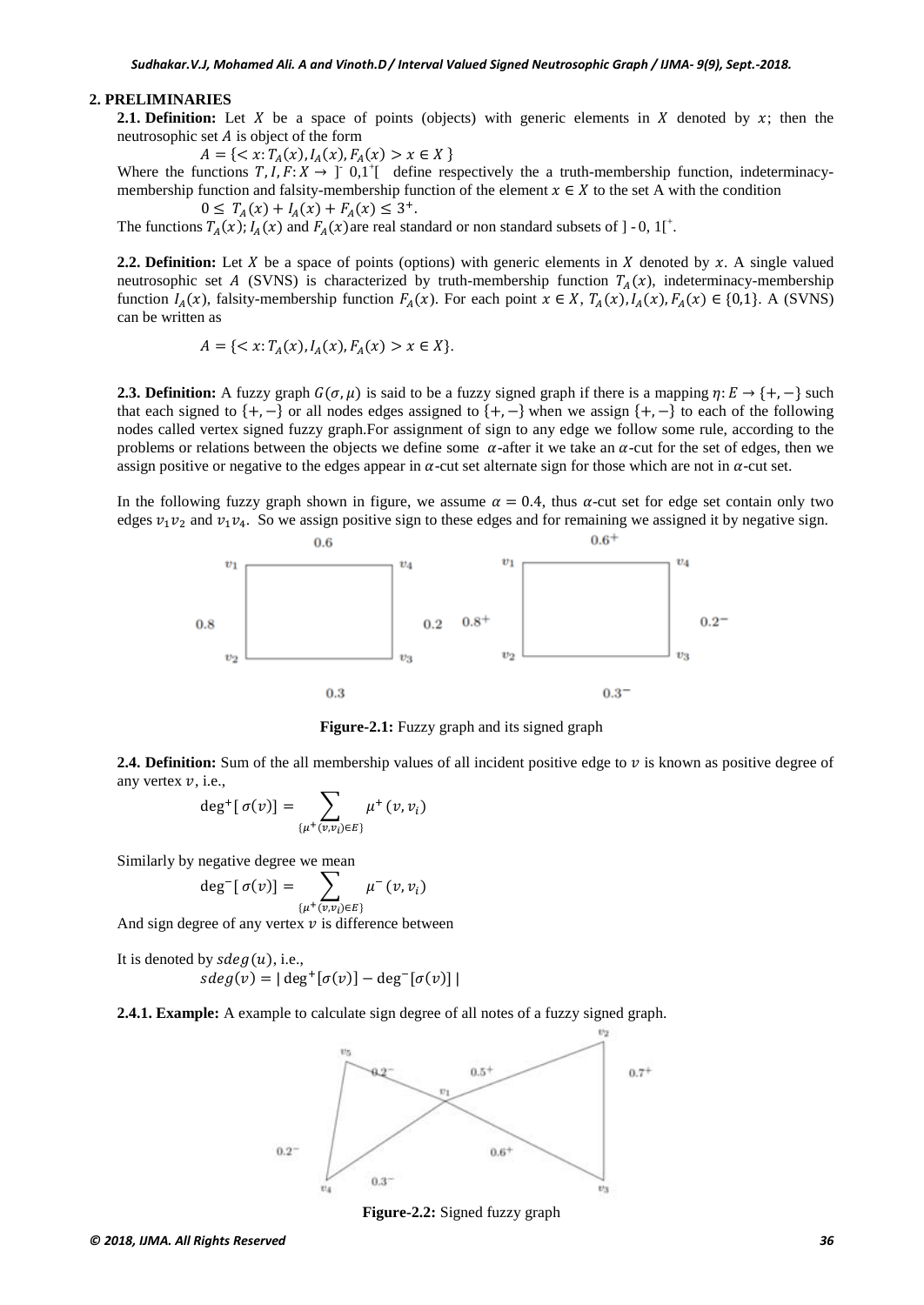Sign degree of vertices for signed fuzzy graph as shown in figure are

 $sdeg(v_1) = |(0.5 + 0.6) - (0.2 + 0.3)| = |1.1 - 0.5| = 0.6$  $sdeg(v_2) = |(0.5 + 0.7) - 0| = |1.2 - 0| = 1.2,$  $sdeg(v_3) = |(0.6 + 0.7) - 0| = |1.3 - 0| = 1.3$  $sdeg(v_4) = |0 - (0.2 + 0.3)| = |0 - 0.5| = 0.5,$  $sdeg(v_5) = |0 - (0.2 + 0.2)| = |0 - 0.4| = 0.4$ 

#### **2.5. Definition**

Let  $A = (T_A, I_A, F_A)$  and  $B = (T_B, I_B, F_B)$  be single valued neutrosophic sets on a set X. If  $A = (T_A, I_A, F_A)$  is a single valued neutrosophic relation on a set  $X$ , then

> $T_B(x, y) \le \min(T_A(x), T_A(y))$  $I_B(x, y) \ge \min(I_A(x), I_A(y))$  and  $F_P(x, y) > \min(F_A(x), F_A(y))$

A single valued neutrosophic relation  $A$  on  $X$  is called symmetric if

 $T_A(x, y) = T_A(y, x)$   $T_B(x, y) = T_B(y, x)$  $I_A(x, y) = I_A(y, x)$   $I_B(x, y) = I_B(y, x)$  $F_A(x, y) = F_A(y, x)$   $F_B(x, y) = F_B(y, x).$ 

**2.6. Definition:** A single valued neutrosophic graph (SVN-graph) with underlying set  $V$  is defined to be a pair  $G = (A, B)$  where<br>i. The functions

- The functions  $T_A: V \to [0,1], I_A: V \to [0,1], F_A: V \to [0,1]$  denote degree of truth-membership, degree of indeterminacy-membership, degree of falsity-membership of the element  $v_i \in V$  respectively and  $0 \leq T_A(v_i) + I_A(v_i) + F_A(v_i) \leq 3.$ for all  $v_i \in V(1,2,...,n)$ .
- ii. The functions  $T_B$ :  $E \le V \times V \to [0,1]$ ,  $I_B$ :  $E \le V \times V \to [0,1]$ ,  $T_B$ :  $E \le V \times V \to [0,1]$  are defined by  $T_B(v_i, v_j) \leq \min[T_A(v_i), T_A(v_j)]$  $I_B(v_i, v_j) \leq \max[I_A(v_i), I_A(v_j)]$  and  $F_R(v_i, v_i) \leq \max[F_A(v_i), F_A(v_i)]$

Denotes the degree of truth-membership, indeterminacy-membership, and falsity-membership of the edge  $(v_i, v_j) \in E$  respectively, where

$$
0 \le T_B(v_i, v_j) + I_B(v_i, v_j) + F_B(v_i, v_j) \le 3.
$$

for all  $(v_i, v_j) \in E(i, j = 1, 2, \dots n)$ . We call A the single valued neutrosophic vertex ov V, B the single valued neutrosophic edge set of  $E$ , respectively. Note that  $B$  is a symmetric single valued neutrosophic relation on  $A$ . We use the notation for an element of E. Thus  $G = (A, B)$  is a single valued neutrosophic graph of  $G^* = (V, E)$  if  $T_B: E \le V \times V \to [0,1],$   $I_B: E \le V \times V \to [0,1]$  and  $F_B: E \le V \times V \to [0,1]$  are defined by

$$
T_B(v_i, v_j) \le \min[T_A(v_i), T_A(v_j)]
$$
  
\n
$$
I_B(v_i, v_j) \le \max[I_A(v_i), I_A(v_j)]
$$
 and  
\n
$$
F_B(v_i, v_j) \le \max[F_A(v_i), F_A(v_j)]
$$
 for all  $(v_i, v_j) \in E$ .

**2.6.1. Example:** Consider the graph  $G^*$  such that  $V = \{v_1, v_2, v_3, v_4\}$ ,  $E = \{v_1v_2, v_2v_3, v_3v_4, v_4v_1\}$ . Let A be a single valued neutrosophic subset of  $V$  and let  $B$  a single valued neutrosophic subset of  $E$  denoted by

|       | $v_1$    | $v_2$    | $v_3$    | $v_4$    |  |  |  |
|-------|----------|----------|----------|----------|--|--|--|
| $T_A$ | 0.4      | 0.5      | 0.3      | 0.2      |  |  |  |
| $I_A$ | 0.2      | 0.2      | 0.5      | 0.4      |  |  |  |
| $F_A$ | 0.5      | 0.3      | 0.6      | 0.3      |  |  |  |
|       |          |          |          |          |  |  |  |
|       | $v_1v_2$ | $v_2v_3$ | $v_3v_4$ | $v_4v_1$ |  |  |  |

|         | $v_1v_2$ | $v_2v_3$ | $v_3v_4$ | $v_4v_5$ |
|---------|----------|----------|----------|----------|
| $T_B\,$ | 0.4      | 0.3      | 0.2      | 0.1      |
| $I_B$   | 0.2      | 0.5      | 0.5      | 0.4      |
| $F_B$   | 0.5      | 0.6      | 0.6      | 0.5      |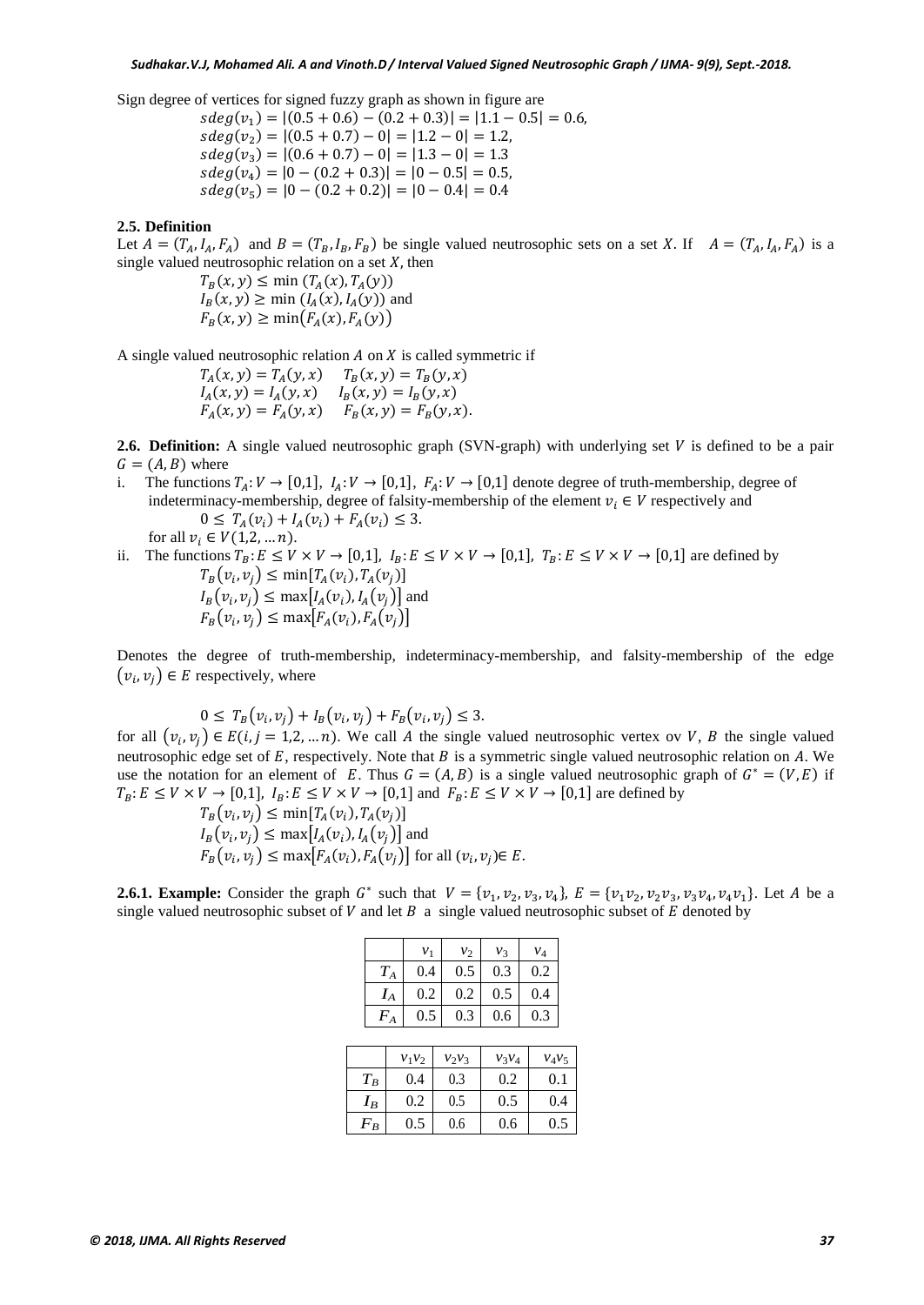

**Figure-2.3:** Single valued neutrosophic graph

- i.  $(v_1, 0.4, 0.2, 0.5)$  is a single valued neutrosophic vertex or SVN-vertex.
- ii.  $(v_1 v_2, 0.4, 0.2, 0.5)$  is a single valued neutrosophic edge or SVN-edge.
- iii.  $(v_1, 0.4, 0.2, 0.5)$  and  $(v_2, 0.5, 0.2, 0.3)$  are single valued neutrosophic adjacent vertices.
- iv.  $(\nu_1 \nu_2, 0.4, 0.2, 0.5)$  and  $(\nu_1 \nu_4, 0.1, 0.4, 0.5)$  are single valued neutrosophic adjacent edge.

**2.7. Definition:** A single valued neutrosophic graph  $\tilde{G}$  is said to be a single valued signed neutrosophic graph if  $\sigma: E(G) \to \{+1, -1\}$  is a function associated from  $E(\tilde{G})$  of  $\tilde{G}$  such that each edges signed to  $\{+1, -1\}$ . We assign  $E(G) \rightarrow \{+1, -1\}$  on the comparison basis of its truth-membership, indeterminacy-membership and falsitymembership values, we assign it positive and in reverse case we assign it native and in case of equality we keep it unsigned.

**2.8. Definition:** For a single value neutrosophic graph any vertex is said to be positive or negative signed if  $\sigma: V(G) \to \{+1, -1\}$  is positive or negative, where  $\sigma$  is a function associated from  $V(\tilde{G})$  on the comparison basis of truth-membership, indeterminacy-membership and falsity-membership values of  $V$ , similar as edge sign.

A single valued neutrosophic graph is said to be positive if all the edges gets positive sign or only even number of edges have negative sign, basically, sign of SVSNG is determined by the product of the signs of all edges. Similarly, a SVSNG is said to be negative signed if odd number of edges of SVSNG are negative.

**2.9. Definition:** Let X be a space of points (objects) with generic elements in X denoted by x. An interval valued neutrosophic set (for short IVNS) A in X is characterized by truth-membership function  $T<sub>A</sub>(x)$ , indeterminacymembership function  $I_A(x)$  and falsity-membership function  $F_A(x)$ . For each point x in X, we have that

$$
T_A(x) = [T_{AL}(x), T_{AU}(x)],
$$
  
\n
$$
I_A(x) = [I_{AL}(x), I_{AU}(x)],
$$
  
\n
$$
F_A(x) = [F_{AL}(x), F_{AU}(x)]
$$
  
\n
$$
0 \le T_A(x) + I_A(x) + F_A(x) \le 3.
$$

**2.10. Definition:** A single valued neutrosophic graph is said to be balanced if every cycle of the graph have even number of negative sign edges or all positive signed edges. We say SVSNG is completely balanced if  $\sum_{i=1}^{n} T_i = \sum_{i=1}^{n} I_i = \sum_{i=1}^{n} F_i$  for all edges of G.



**Figure-2.4:** Balanced single valued signed neutrosophic graph

**2.11. Definition:** Let  $G = (A, B)$  be a single valued neutrosophic graph, then the degree of any vertex v is sum of degree of truth-membership, degree of indeterminacy-membership and degree of falsity-membership of all those edges which are incident on vertex v denoted by  $d(v) = (d_T(v), d_I(v), d_F(v))$  where

 $d_T(v) = \sum_{u \neq v} T_B(u, v)$  denotes the degree of truth-membership vertex.

 $d_I(v) = \sum_{u \neq v} T_B(u, v)$  denotes the degree of indeterminacy-membership vertex.

 $d_F(v) = \sum_{u \neq v} T_B(u, v)$  denotes the degree of falsity-membership vertex.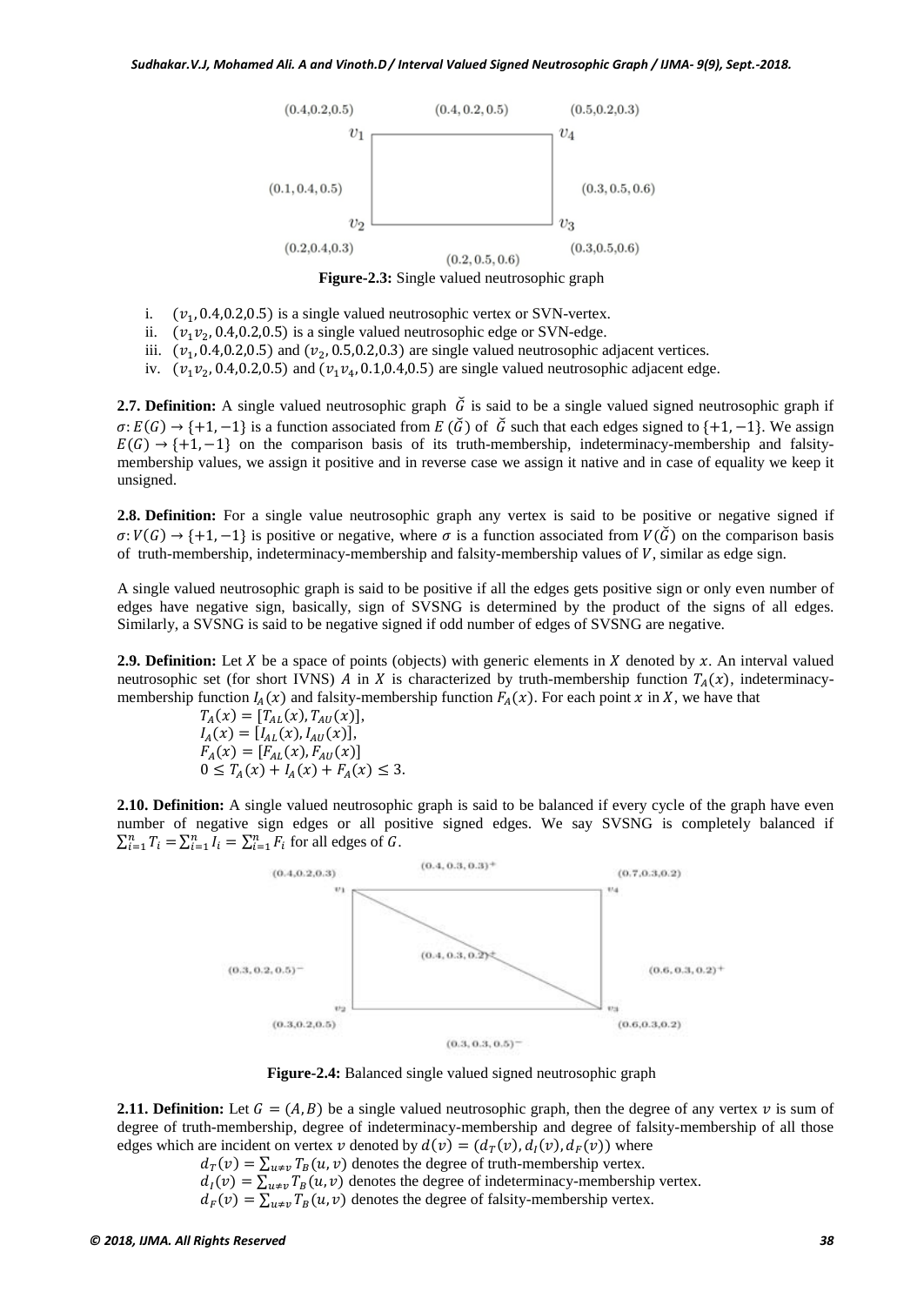**2.12. Definition:** Let X be a space of points (objects) with generic elements in X denoted by x. An interval neutrosophic set (for short IVNS) A in X is characterized by truth-membership function  $T_A(x)$ , indeterminacymembership function  $I_A(x)$  and falsity-membership function  $F_A(x)$ . For each point x in X, we have that

 $T_A(x) = [T_{AL}(x), T_{AU}(x)],$  $I_A(x) = [I_{AL}(x), I_{AU}(x)],$  $F_A(x) = [F_{AL}(x), F_{AU}(x)] \subseteq [0,1]$  and  $0 \leq T_A(x) + I_A(x) + F_A(x) \leq 3.$ 

**2.13. Definition:** An interval valued neutrosophic graph of a graph  $G^* = (V, E)$  we mean a pair  $G = (A, B)$  where  $A = \langle [T_{AL}, T_{AU}], [I_{AL}, I_{AU}], [F_{AL}, F_{AU}] \rangle$ 

is an interval valued neutrosophic set on V and

 $B = \langle [T_{BL}, T_{BU}], [I_{BL}, I_{BU}], [F_{BL}, F_{BU}] \rangle$ 

is an interval valued neutrosophic set on  $E$  satisfies the following condition:

i.  $V = \{v_1, v_2 ... v_n\}$  such that  $T_{AL}: V \to [0,1], T_{AU}: V \to [0,1], I_{AL}: V \to [0,1], I_{AU}: V \to [0,1]$  and  $F_{AL}: V \to [0,1]$ [0,1],  $F_{All}: V \rightarrow [0,1]$  denote the degree of truth-membership, degree of indeterminacy-membership and degree of falsity-membership of the element  $y \in V$ , repectively, and

 $0 \leq T_A(v_i) + I_A(v_i) + F_A(v_i) \leq 3.$ for all  $v_i \in V (i = 1, 2, ..., n)$ . ii. The functions  $T_{BL}: V \times V \to [0,1], T_{BU}: V \times V \to [0,1], I_{BL}: V \times V \to [0,1], I_{BU}: V \times V \to [0,1]$  and  $F_{BL}: V \times V \to [0,1]$  $V \rightarrow [0,1], F_{BU}: V \times V \rightarrow [0,1]$  are such that  $T_{BL}(v_i, v_i) \leq \min[T_{AL}(v_i), T_{AL}(v_i)]$  $T_{BII}(v_i, v_i) \leq \min[T_{AII}(v_i), T_{AII}(v_i)]$  $I_{BL}(v_i, v_i) \ge \min[I_{AL}(v_i), I_{AL}(v_i)]$  $I_{BUI}(v_i, v_i) \ge \min[I_{AUI}(v_i), I_{AUI}(v_i)]$  and  $F_{BL}(v_i, v_i) \ge \min[F_{AL}(v_i), F_{AL}(v_i)]$ 

Denotes the degree of truth-membership, indeterminacy-membership and falsity-membership of the edge  $(v_i, v_i) \in$  $E$  respectively, where

$$
0 \leq T_B(v_i, v_j) + I_B(v_i, v_j) + F_B(v_i, v_j) \leq 3
$$

 $F_{BII}(v_i, v_i) \ge \min[F_{AII}(v_i), F_{AII}(v_i)]$ 

For all  $\{v_i, v_i\} \in E(i, j = 1, 2, \dots n)$ . We call A the IVN vertex set of V, B the IVN edge set of E, repectively. Note that B is a symmetric IVN relation on A. We use the notation  $(v_i, v_i)$  for an element of E. Thus,  $G = (A, B)$  is an IVNG of  $G^* = (V, E)$ 

> $T_{BL}(v_i, v_i) \leq \min[T_{AL}(v_i), T_{AL}(v_i)]$  $T_{BU}(v_i, v_i) \leq \min[T_{AU}(v_i), T_{AU}(v_i)]$  $I_{BL}(v_i, v_i) \geq \min[I_{AL}(v_i), I_{AL}(v_i)]$  $I_{BUI}(v_i, v_i) \ge \min[I_{AUI}(v_i), I_{AUI}(v_i)]$  and  $F_{BL}(v_i, v_i) \ge \min[F_{AL}(v_i), F_{AL}(v_i)]$  $F_{BU}(v_i, v_j) \ge \min[F_{AU}(v_i), F_{AU}(v_j)]$ for all  $(v_i, v_i) \in E$ .

**2.13.1. Example:** Let consider  $G = (A, B)$  of  $G^* = (V, E)$  where  $V = \{v_1, v_2, v_3, v_4\}$  and  $E = \{v_1v_2, v_2v_3, v_3v_4, v_4v_1\}.$ 



**Figure-2.5:** Interval valued neutrosophic graph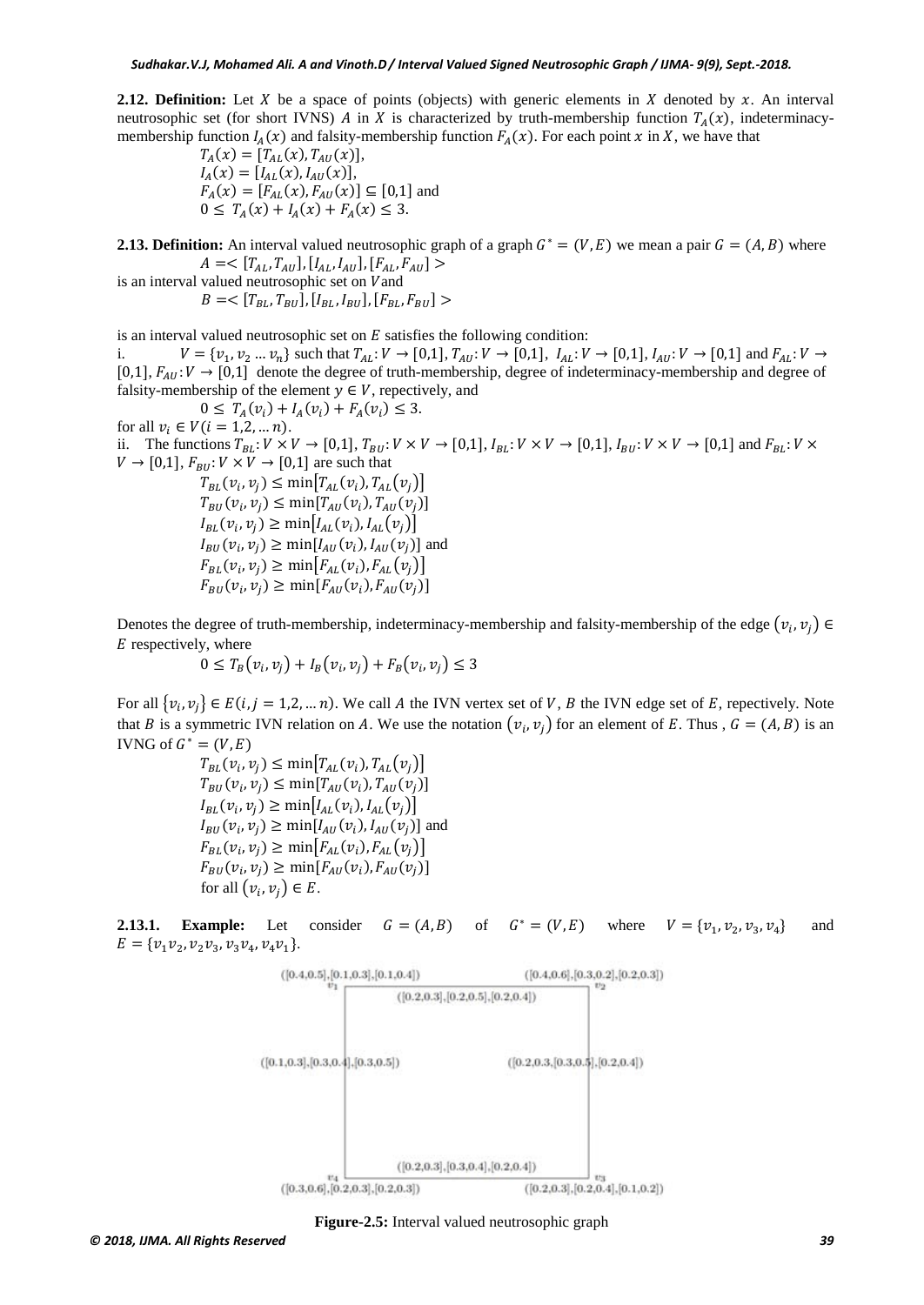#### **3. INTERVAL VALUED SIGNED NEUTROSOPHIC GRAPH**

Throughout this paper, we approach some sign for interval valued neutrosophic graph. i.e. It assigns some positive or negative sign.

**3.14. Definition:** Let  $T_A(x) = [T_{A_L}(x), T_{A_U}(x)]$ ,  $I_A(x) = [I_{A_L}(x), I_{A_U}(x)]$  and  $F_A(x) = [F_{A_L}(x), F_{A_U}(x)]$  be the interval valued truth-membership, interval valued indeterminacy-membership and interval valued falsitymembership and the relation is

 $T_{B_L}(x, y) \le \min(T_{A_L}(x), T_{A_L}(y)),$   $T_{B_U}(x, y) \le \min(T_{A_U}(x), T_{A_U}(y)),$  $I_{B_L}(x, y) \ge \max(I_{A_L}(x), I_{A_L}(y)), I_{B_U}(x, y) \ge \max(I_{A_U}(x), I_{A_U}(y)),$  $F_{B_L}(x, y) \ge \max(F_{A_L}(x), F_{A_L}(y)), F_{B_U}(x, y) \ge \max(F_{A_U}(x), F_{A_U}(y)).$ 

Then interval valued signed neutrosophic graph (IVSNG) A is

 $S_F(G) = (S(G_{B_L}), S(G_{B_U}))$ where  $S(G_{B_1})$  = sign of  $G_{B_1}$  and  $S(G_U)$  = sign of  $G_{B_U}$ .

The condition for sign is as follows:

If  $T_{B_L}$  is greater than the both  $I_{B_L}$ ,  $F_{B_L}$  then it assigns positive sign otherwise negative sign. Similarly  $T_{B_U}$  is greater than the both  $I_{B_{II}}$ ,  $F_{B_{II}}$  then it assigns positive sign otherwise negative sign.

**3.14.1. Example:** Let consider  $G = (A, B)$  of  $G^* = (V, E)$  where  $V = \{v_1, v_2, v_3, v_4\}$  and  $E = \{v_1v_2, v_2v_3, v_3v_4, v_4v_1\}$  has the values are given in figure 3.1 then the interval valued signed neutrosophic graph is as follows.

We rewrite here as  $L$ -values and  $U$ -values separately for convenience.



**Figure-3.1:** Interval valued signed neutrosophic graph

$$
S_N(G)(v_1, v_2) = (+, -)
$$

i.e.,  $L$ -values has positive sign and  $U$ -values negative sign. In this way

$$
S_N(G)(v_2, v_3) = (-,-)
$$
  
\n
$$
S_N(G)(v_3, v_4) = (-,-)
$$
  
\n
$$
S_N(G)(v_4, v_1) = (+,-).
$$

**3.15. Definition:** An IVSNG is said to be *L*-balanced IVSNG if every cycle of *L*-values have even number of negative signed edges or all positive signed edges. An IVSNG is said to be U-balanced IVSNG if every cycle of -values have even number of negative signed edges or all positive signed edges.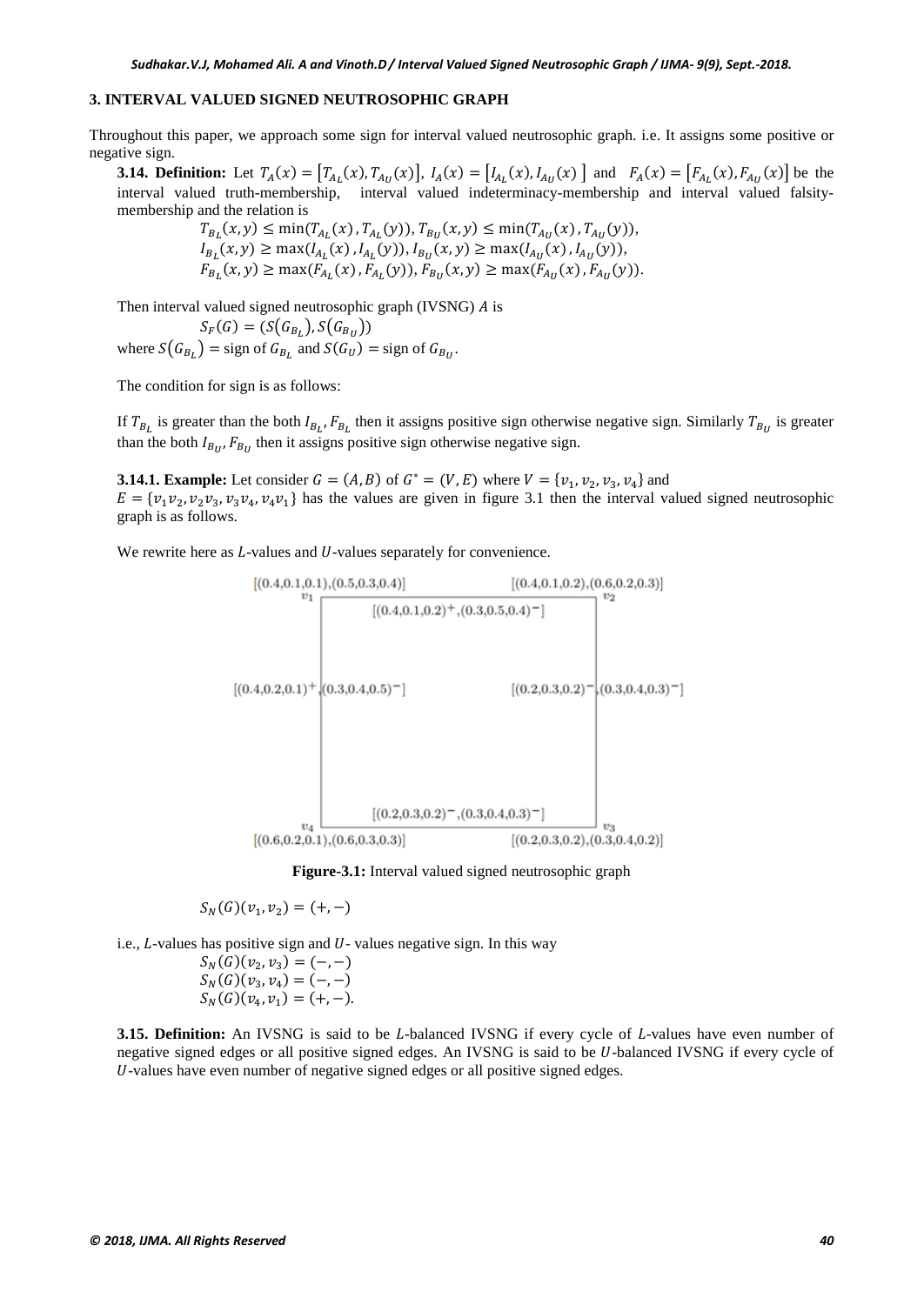#### **3.15.1. Example**



**Figure-3.2:** *L*-balanced IVSNG and *U*-balanced IVSNG

**3.16. Definition:** If an IVSNG's edge has alternative signs of *L*-values and *U*-values then it is called as selfbalanced.

**3.16.1. Example:** In the figure 3.2,  $S_N(G)(v_1, v_2)$  and  $S_N(G)(v_4, v_1)$  are self-balanced and  $S_N(G)(v_2, v_3)$  and  $S_N(G)(v_3, v_4)$  are not self-balanced.

**3.17. Definition:** An IVSNG's L-values is positive if every even length cycles of L-values having all negative signed edges.

**3.18. Theorem:** An IVSNG's L-values is positive if every even length cycles of L-values having all negative signed edges.

**Proof:** If all edges contains negative sign in even length cycle then the product of edges sign is always positive. Hence it is always a positive signed graph.

**Note:** It is also true for also *U*-values.

**3.19. Theorem:** Odd length having all negative signed is always a negative signed graphs.

**3.20. Theorem:** If an IVNG is a complete IVNG then the IVSNG's sign will be always negative. But the converse is need not be true.

**Proof:** Consider a complete IVNG. By the definition of complete IVNG is all the L-values U-values are equal to 1. i.e.,

$$
T_L = I_L = F_L = 1
$$
 and  

$$
T_U = I_U = F_U = 1.
$$

Since the condition of signs L-values have positive sign when  $T_L > I_L + F_L$  and otherwise negative.

Similarly U-values have positive sign when  $T_U > I_U + F_U$  and otherwise negative.

In complete IVNG,

$$
T_L \le I_L + F_L \text{ and}
$$
  

$$
T_U \le I_U + F_U.
$$

All its  $L$ -values and  $U$ -values have negative signs.

Hence, if there is a complete IVNG then their IVSNG is always negative.

But the converse is need not be true because it is not possible every negative signed IVNG be complete IVNG.

Hence the proof.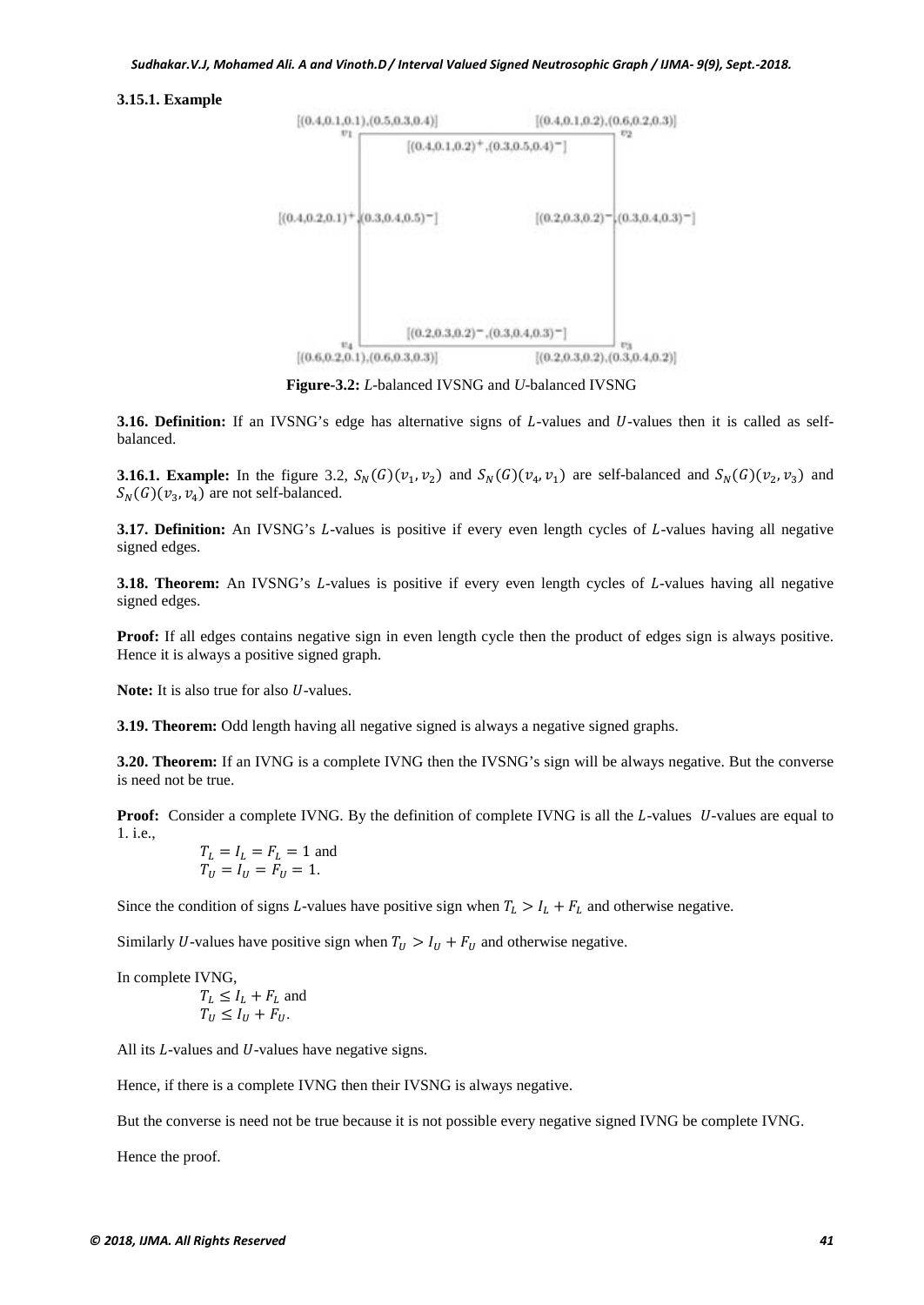#### **3. CONCLUSION**

In this we have introduced Interval valued signed neutrosophic graph graph and balanced interval valued signed neutrosophic graph. In future research we can extend this concept to some more neutrosophic graphs and derive their properties.

#### **REFERENCES**

- 1. M.Akram and W.A. Dudek, *Interval-valued fuzzy graphs*, Computers Math. Appl., 61, (2011) 289-299.
- 2. M.Akram, *Interval-valued fuzzy graphs*, Neural Computing and Applica- tions, 21, (2012) 145-150.
- 3. M. Akram, N.O. Al-Shehrie and W.A. Dudek, *Certain types of interval- valued fuzzy graphs*,Journal of Applied Mathematics, 2013, Article ID 857070(2013) 11 pages.
- 4. M. Akram, W.A. Dudek and M. Murtaza Yousaf, *Centered interval-valued fuzzy graphs, Afrika* Matematika, 26, (5-6) (2015) 887-898.
- 5. M. Akram and M. Nasir, *Concepts of interval-valued neutrosophic graphs*, International Journal of Algebra and Statistics, 6(1-2), (2017) 22-41 DOI:10.20454/ijas.2017.1235.
- 6. M. Akram and M. Nasir, *Interval-valued neutrosophic competition graphs*, Annals of Fuzzy Mathematics and Informatics, 14(1), (2017) 99-120.
- 7. M. Akram and R. Akmal, Application of bipolar fuzzy sets in graph structures, *Applied Computational Intelligence and Soft Computing, 2016(2016)*, Article ID 5859080, 13 pages.
- 8. M. Akram and S. Shahzadi, *Neutrosophic soft graphs with application*, Journal of Intelligent and Fuzzy Systems, 32(1), (2017) 841-858.
- 9. M. Akram and G. Shahzadi, *Certain characterization of m-polar fuzzy graphs by level graphs*, Punjab University Journal of Mathematics, 49(1)(2017), 1-12.
- 10. K. Atanassov, *Intuitionistic fuzzy sets*, Fuzzy sets and Systems, 20, (1986) 87-96.
- 11. P. Bhattacharya, *Some remarks on fuzzy graphs*, Pattern Recognition Let- ter, 6, (1987) 297-302.
- 12. S. Broumi, M. Talea, A. Bakali and F. Smarandache, *Interval valued neutrosophic graphs*, Critical Review, 12, (2016) 5 33.
- 13. T. Dinesh, *A study on graph structures incidence algebras and their fuzzy analogues [Ph.D.thesis]*, Kannur University, Kannur, India, (2011).
- 14. T. Dinesh and T.V. Ramakrishnan, *On generalised fuzzy graph structures*, Applied Mathematical Sciences, 5(4),(2011) 173 180.
- 15. M.B. Gorzalczany, *A method of inference in approximate reasoning based on interval-valued fuzzy sets*, Fuzzy Sets Syst., 21,(1987) 1-17.
- 16. M.B. Gorzalczany, *An interval-valued fuzzy inference method some basic properties*, Fuzzy Sets Syst., 31, (1989) 243-251.
- 17. J. Hongmei and W. Lianhua, *Interval-valued fuzzy subsemigroups and sub- groups associated by intervalvalued suzzy graphs*, 2009 WRI Global Con- gress on Intelligent Systems, (2009) 484-487.
- 18. A. Kaufmann, *Introduction a la Thiorie des Sous-Ensemble Flous*, Masson et Cie, 1, (1973).
- 19. J.N. Mordeson and P. Chang-Shyh, *Operations on fuzzy graphs*, Informa- tion Sciences, 79, (3)(1994), 159-170.
- 20. J.N. Mordeson and P.S. Nair, *Fuzzy graphs and fuzzy hypergraphs*, Physica Verlag, Heidelberg 1998; Second Edition, (2001).
- 21. H. A. Othman, *On fuzzy infra-semiopen sets*, Punjab Univ. J. Math., 48, No. 2 (2016) 1-10.
- 22. A. Rosenfeld, *Fuzzy graphs, Fuzzy Sets and Their Applications*, Academic Press, New York, (1975) 77-95.
- 23. E. Sampathkumar, *Generalized graph structures*, Bulletin of Kerala Math- ematics Association, 3(2), (2006) 65-123.
- 24. F. Smarandache, *A unifying field in logics. neutrosophy: neutrosophic probability, set and logic.*Rehoboth:, American Research Press, (1999).
- 25. F. Smarandache, Neutrosophic *set- a generalization of the intuitionistic fuzzy set*, Granular Computing. 2006 IEEE International Conference, (2006) 38-42 DOI: 10.1109/GRC.2006.1635754.
- 26. S. Mathew and M. Sunitha, *Types of arcs in a fuzzy graph*, Information Sciences, 179,(2009), 1760-1768.
- 27. S. Mathew and M. Sunitha, *Strongest strong cycles and fuzzy graphs*, Fuzzy Systems, IEEE Transactions on, 21, (2013), 1096-1104.
- 28. I. Turksen, *Interval valued fuzzy sets based on normal forms*, Fuzzy Sets and Systems, 20, (1986) 191-210.
- 29. H. Wang, F. Smarandache, Y.Q. Zhang and R. Sunderraman, *Single-valued neutrosophic sets*, Multisspace and Multistruct, 4, (2010) 410-413.
- 30. H. Wang, Y. Zhang and R. Sunderraman, *Truth-value based interval neu- trosophic sets*, Granular Computing, 2005 IEEE International Conference, 1, (2005) 274-277 DOI: 10.1109/GRC.2005.1547284.
- 31. H. Wang, F. Smarandache, Y.Q. Zhang and R. Sunderram, *An Interval neutrosophic sets and logic: theory and applications in computing,* Hexis Arizona, (2005).
- 32. L.A. Zadeh, *Fuzzy sets*, Information Control, 8, (1965) 338-353.